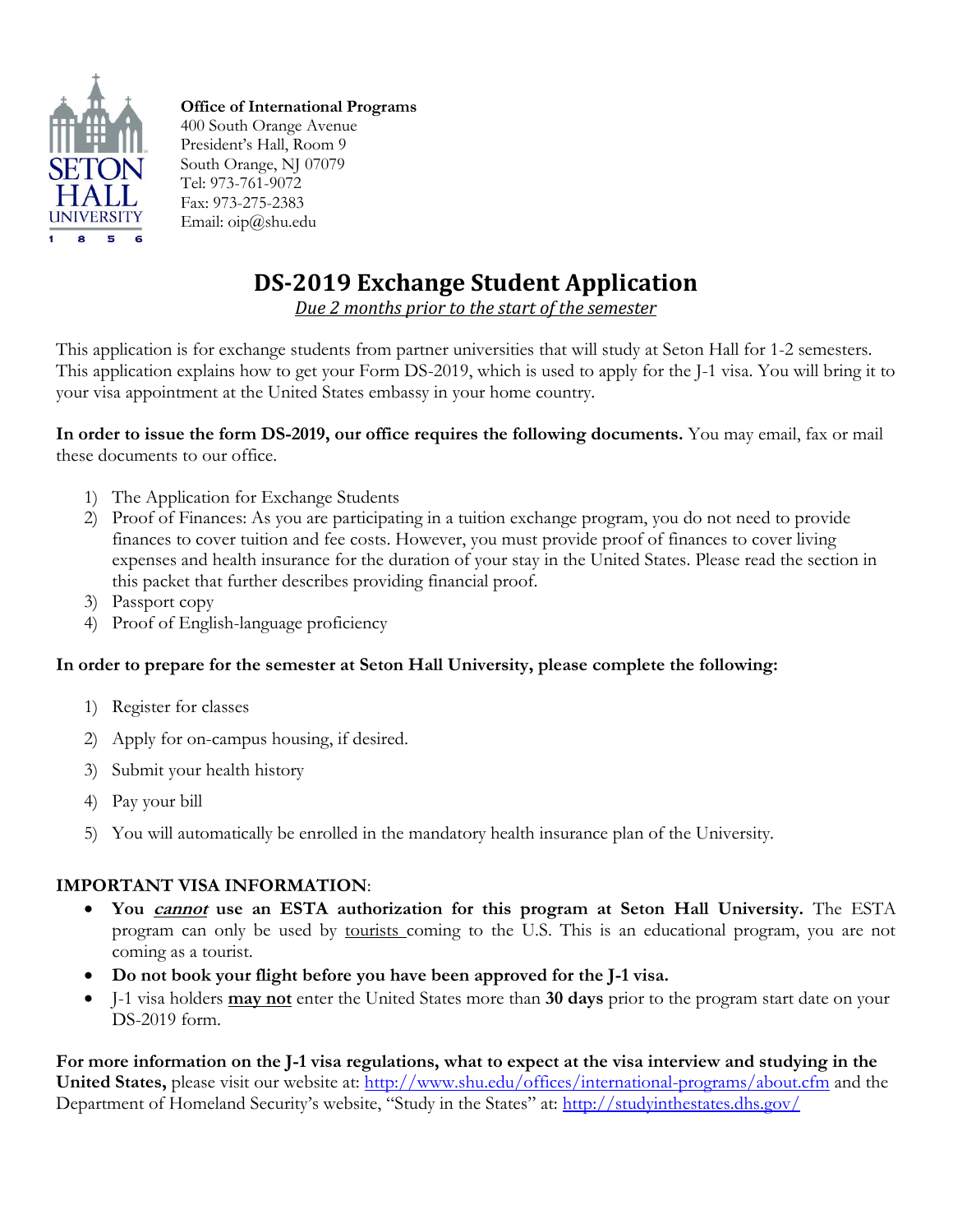

#### **Office of International Programs**

400 South Orange Avenue President's Hall, Room 9 South Orange, NJ 07079 Tel: 973-761-9072 Fax: 973-275-2383 Email: oip@shu.edu

## **APPLICATION FOR EXCHANGE STUDENTS**

#### **PERSONAL DATA**

| <b>CURRENT MAILING ADDRESS</b> |                                                                                              |  |
|--------------------------------|----------------------------------------------------------------------------------------------|--|
|                                |                                                                                              |  |
|                                |                                                                                              |  |
|                                |                                                                                              |  |
| <b>EMERGENCY CONTACT</b>       |                                                                                              |  |
|                                |                                                                                              |  |
|                                |                                                                                              |  |
|                                |                                                                                              |  |
|                                |                                                                                              |  |
| <b>ENROLLMENT</b>              |                                                                                              |  |
|                                | Semester: $\Box$ Fall $\Box$ Spring $\Box$ Summer $\Box$ 20                                  |  |
|                                |                                                                                              |  |
|                                |                                                                                              |  |
|                                | Housing: $\Box$ I will apply for on-campus housing $\Box$ I will look for off-campus housing |  |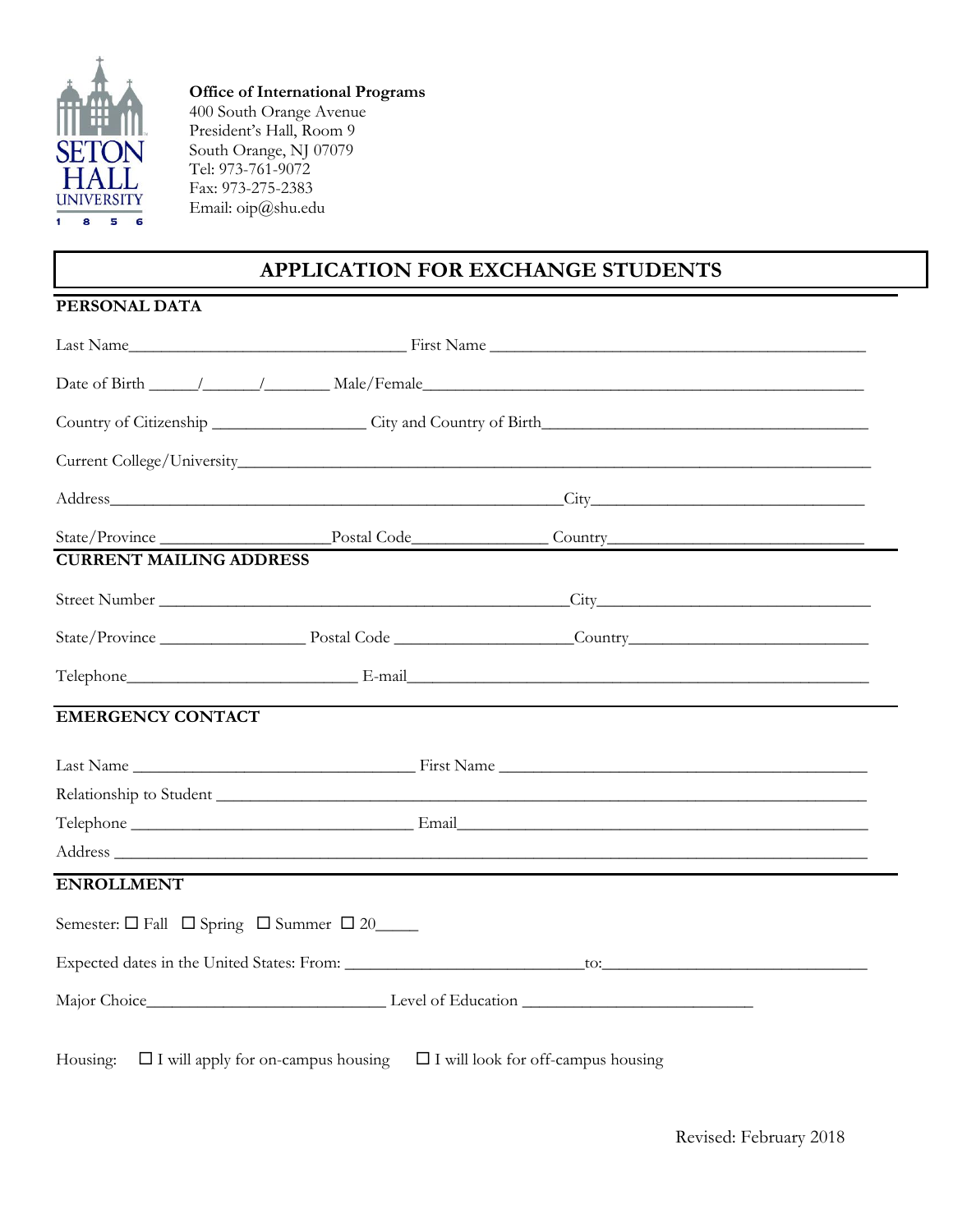#### **PROOF OF FINANCES**

#### **CALCULATE YOUR EXPENSES PER SEMESTER**

To estimate housing and living costs for **one semester**, please refer to the breakdown below. You must show proof of available funds for each semester that you plan to attend Seton Hall University. This breakdown may fluctuate based on the individual's lifestyle and the selections they make for housing and a meal plan.

| <b>ROOM &amp; BOARD</b>             |                                              |
|-------------------------------------|----------------------------------------------|
| On-Campus*:                         | \$5,249                                      |
| Meal Plan U-300**:                  | \$2,594                                      |
| Off-Campus (approximate)            | \$4,000                                      |
| Off-Campus Food (approximate)       | \$2,000                                      |
| <b>OTHER EXPENSES</b>               |                                              |
| Personal Expenses                   | \$1,500                                      |
| SHU Medical Insurance***            | \$2,000                                      |
| SHU Medical Insurance (Spring only) | \$1,174                                      |
| <b>Books</b>                        | (depending on major)<br>\$250                |
| <b>TOTAL</b>                        |                                              |
|                                     | $\alpha$ or $\alpha$<br>$\sim$ $\sim$ $\sim$ |

| Off-Campus |
|------------|
| \$9.750    |
| \$8.924    |
|            |

\*This is the cost of the average dormitory; however, prices vary depending on the specific dormitory and if single/double. \*\*Meal plans are mandatory when living on-campus. You may select other plans that include more or less meals. \*\*\*SHU Medical Insurance is mandatory for all international and exchange students. **The University automatically bills for 1 academic year (\$2,000). If you are only studying for the spring semester, you will be charged \$1,174. If you are only studying for the fall semester, you must email our office to adjust this. Rate price as of 10/2020. Subject to change.**

#### **SOURCES OF FUNDING YOU CAN USE**

- **Funds from Sponsors** (parents, relatives, friends, organizations). You may have as many sponsors as you need. Sponsors may provide you with support in the form of monetary funds and/or room and board. Free housing is when you live with someone in the U.S. and will not pay for rent or utilities.
	- o **Financial Sponsors** should provide bank statements, bank letter with account balance or other type of document of liquid finances, as proof that these funds are available. These documents should be in the sponsor's name, in English, no more than 3 months old and state the currency. Additionally, financial sponsors should sign the Cash Support Form (attached) to certify that they will use their funds to pay for your education costs.
	- o **Room and Board Sponsors** should sign the Housing Support Form and attach proof of address.
- **Personal Funds** (come from your own resources). Please provide a bank statement, bank letter with account balance or some other type of financial document. These documents should be your name, in English, no more than 3 months old and state the currency

### **PROOF OF ENGLISH LANGUAGE PROFICIENCY**

All J-1 visa exchange visitors must possess sufficient English-language skills in order to carry out their program and daily life in the United States. Your home university must provide us with a signed letter confirming this about you or you can submit English proficiency test scores: TOEFL 79 or IELTS 6.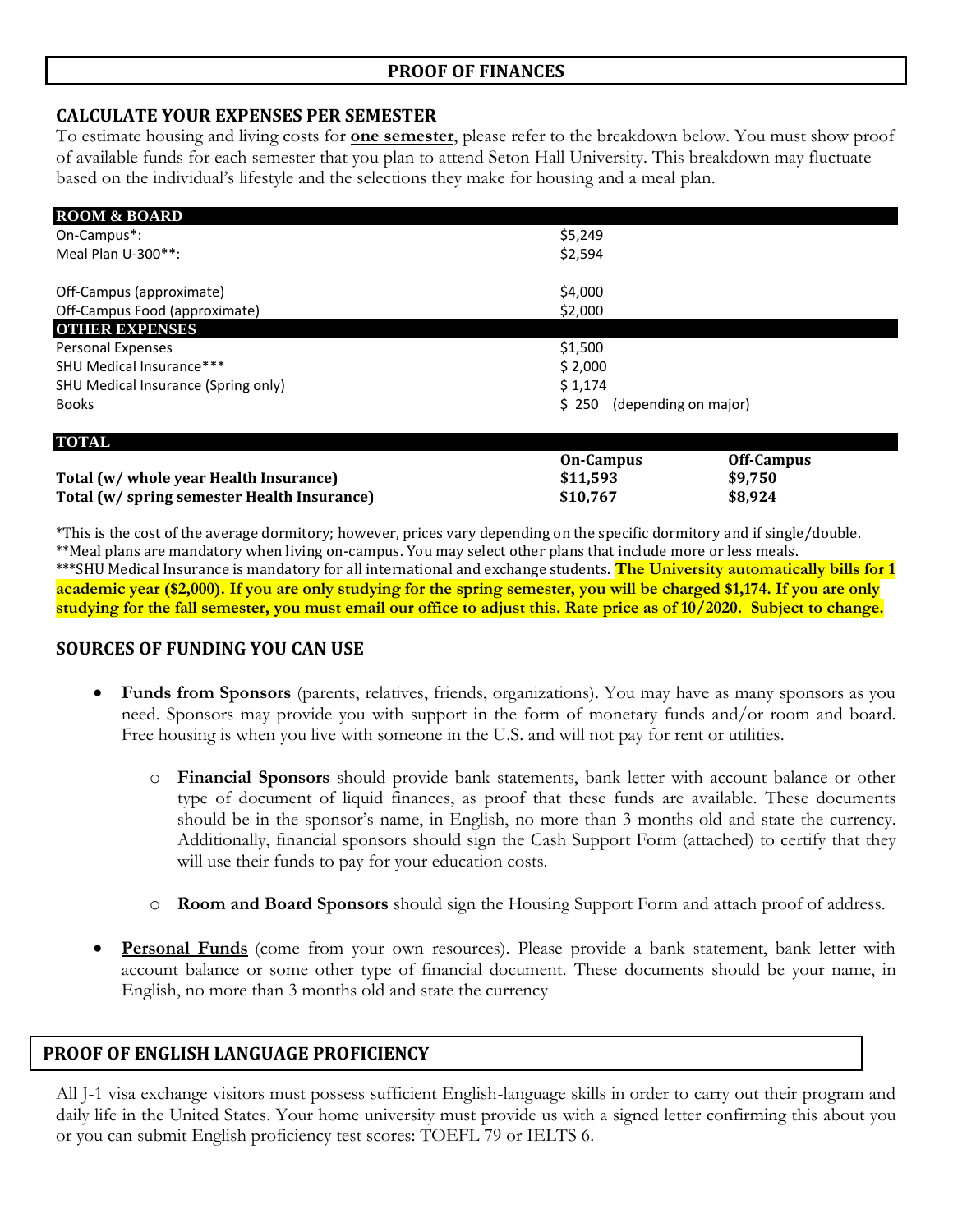

#### **Office of International Programs**

400 South Orange Avenue President's Hall, Room 9 South Orange, NJ 07079 Tel: 973-761-9072 Fax: 973-275-2383 Email: oip@shu.edu

#### **CASH SUPPORT FORM**

Each sponsor must complete and sign this form, as well as provide proof of the available funds indicated below (i.e. bank account). The documents acceptable to prove your financial sponsorship must be:

- Less than 3 months old - In English (or translated into English) - Name clearly stated - Type of currency - No company finances

| PART I: SPONSOR PROMISE                                                                                                    |          |                       |             |                                           |     |
|----------------------------------------------------------------------------------------------------------------------------|----------|-----------------------|-------------|-------------------------------------------|-----|
| I promise that I can and will give the student                                                                             |          |                       |             | , no less than USD                        |     |
| in cash (including annual tuition cost increase) for EVERY                                                                 |          |                       | SEMESTER OR | YEAR of the student's program of study at |     |
| Seton Hall University. I am aware of how many semesters they will be studying at Seton Hall University.                    |          |                       |             |                                           |     |
| <b>PART II: SPONSOR INFORMATION</b>                                                                                        |          |                       |             |                                           |     |
| My relationship to the student is                                                                                          |          |                       |             |                                           |     |
| First Name                                                                                                                 |          | Last Name             |             |                                           |     |
| My Address                                                                                                                 |          |                       |             |                                           |     |
| <b>Street Address</b>                                                                                                      |          |                       |             | Apartment/Unit #                          |     |
| City                                                                                                                       | Province | Postal Code           |             | Country                                   |     |
| Phone                                                                                                                      |          | Email                 |             |                                           |     |
|                                                                                                                            |          |                       |             |                                           |     |
| PART III: SPONSOR HOUSEHOLD INFORMATION                                                                                    |          |                       |             |                                           |     |
| The following people are fully or partially dependent upon me for their support. (Do not include the student named above). |          |                       |             |                                           |     |
| Name                                                                                                                       |          | Relationship to me    |             |                                           | Age |
| Name                                                                                                                       |          | Relationship to me    |             |                                           | Age |
| Name                                                                                                                       |          | Relationship to me    |             |                                           | Age |
| PART IV: SPONSOR EMPLOYMENT INFORMATION                                                                                    |          |                       |             |                                           |     |
| Name of my employer                                                                                                        |          |                       |             |                                           |     |
| Other Income (USD)<br>Annual Salary (USD)                                                                                  |          |                       |             |                                           |     |
| I have attached the following required documents:                                                                          |          | Bank Statement in USD |             | Proof of Income in USD                    |     |
| <b>PART V: SIGNATURE</b>                                                                                                   |          |                       |             |                                           |     |
| I swear the information I have provided above is true and correct.                                                         |          |                       |             |                                           |     |
| Signature of<br>Sponsor                                                                                                    |          |                       | Date        |                                           |     |
|                                                                                                                            |          |                       |             |                                           |     |
| Signature of Co-<br>Sponsor (if applicable)                                                                                |          |                       | Date        |                                           |     |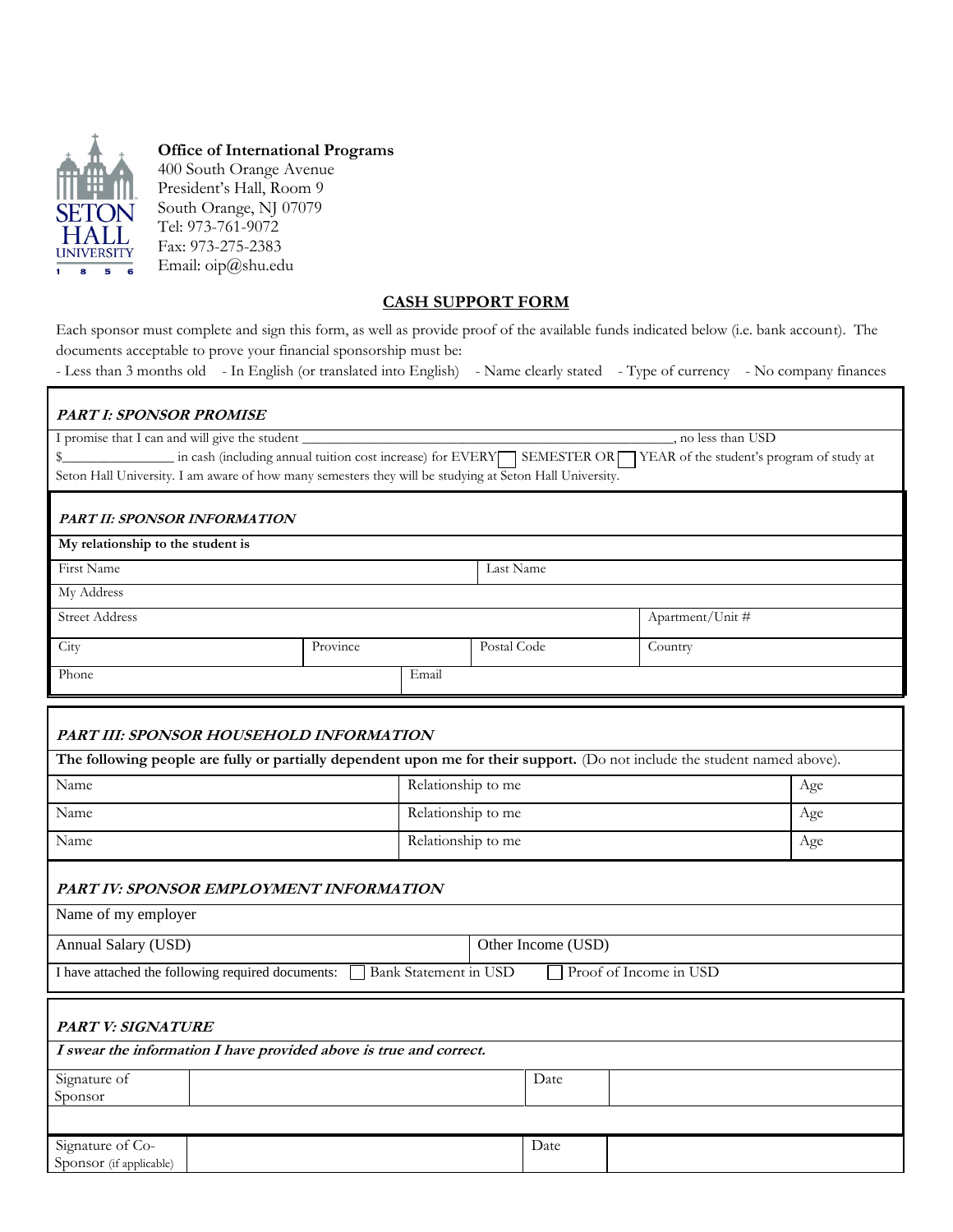

**Office of International Programs**

400 South Orange Avenue President's Hall, Room 9 South Orange, NJ 07079 Tel: 973-761-9072 Fax: 973-275-2383 Email: oip@shu.edu

#### **HOUSING SUPPORT FORM**

The purpose of this form is to verify that the student will not have any living expenses during their studies. The person(s) who owns or rents the property where the student will reside should sign this form. If more than one person is named on the documents you are submitting, please make sure both people sign below.

Please attach proof of address along with this form, using one of the following documents: - Lease or Deed Document - Bills - Driver's License - Bank Statement

|  | ---------<br>______ | --------------<br>______ | ------- ------------ |  |
|--|---------------------|--------------------------|----------------------|--|
|  |                     |                          |                      |  |
|  |                     |                          |                      |  |
|  |                     |                          |                      |  |
|  |                     |                          |                      |  |
|  |                     |                          |                      |  |
|  |                     |                          |                      |  |
|  |                     |                          |                      |  |

## **PART I: SPONSOR PROMISE**

I promise that for each semester of his/her program of study, the student, \_\_\_\_\_\_\_\_\_\_\_\_\_\_\_\_\_\_\_\_\_\_\_\_\_\_\_will

live free of any charge WITH ME in my home. I promise that I will not require any type of service(s) to be

performed in exchange for this benefit. I am aware of how many semesters the students intends to study at Seton Hall University.

| Last Name           | Name<br>$\cdots$<br>$H$ $1$ rst $\perp$ |  |
|---------------------|-----------------------------------------|--|
| $\sim$<br>Signature | Date                                    |  |

## **PART II: SPONSOR INFORMATION**

| My relationship to the student is                 |       |                  |  |  |
|---------------------------------------------------|-------|------------------|--|--|
| Phone                                             | Email |                  |  |  |
| My Home Address where the student will be living: |       |                  |  |  |
| <b>Street Address</b>                             |       | Apartment/Unit # |  |  |
| City                                              | State | Zip Code         |  |  |
| rent this property.<br>I currently<br>own         |       |                  |  |  |

| <b>PART III: SIGNATURE</b> |                                                                    |      |  |
|----------------------------|--------------------------------------------------------------------|------|--|
|                            | I swear the information I have provided above is true and correct. |      |  |
| Signature of<br>Sponsor    |                                                                    | Date |  |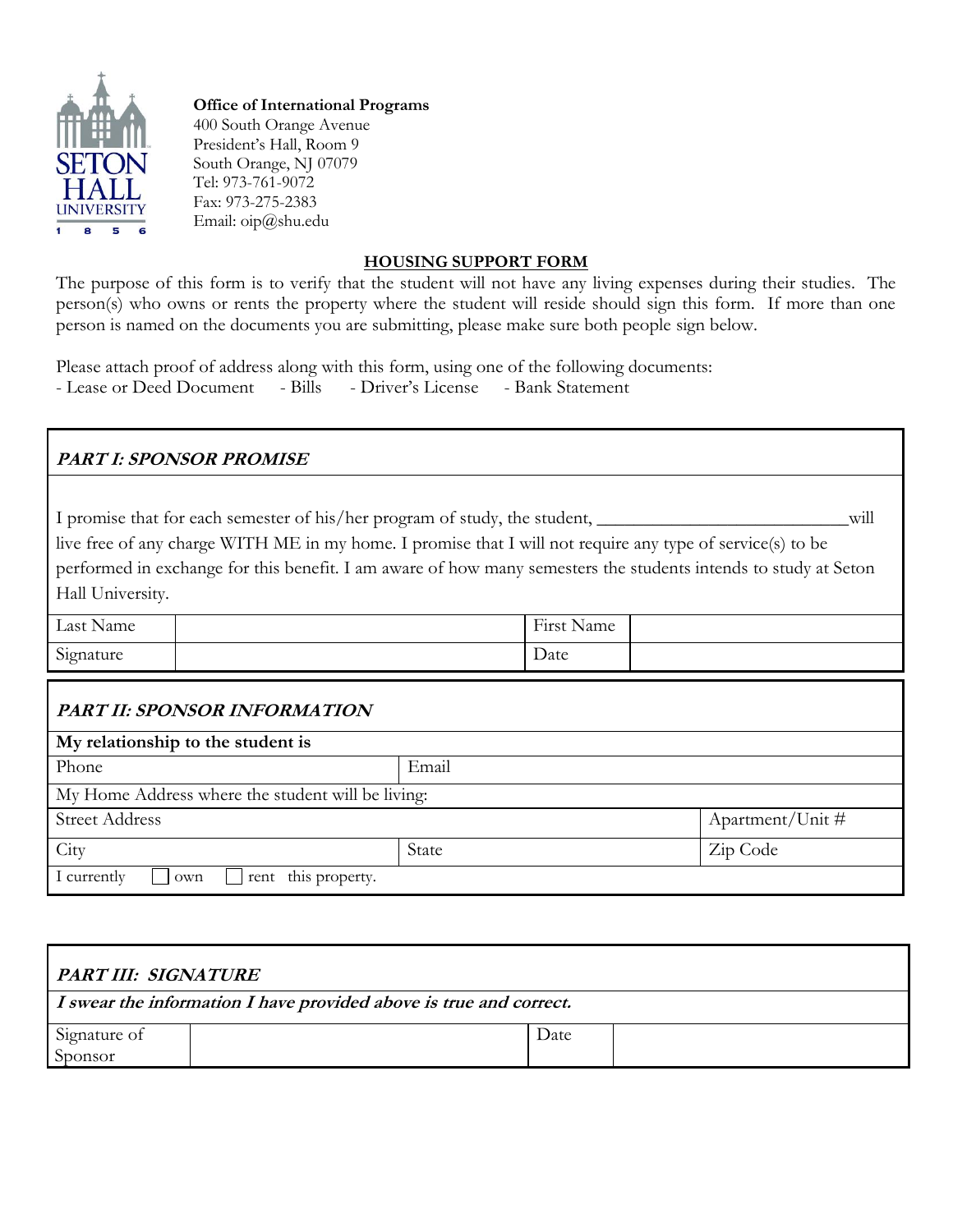## **PREPARING FOR ENROLLMENT AT SETON HALL UNIVERSITY**

#### **REGISTER FOR CLASSES**

- Students can review the list of classes being offered at: [http://www.shu.edu/academics/course](http://www.shu.edu/academics/course-exam-schedules.cfm)[exam-schedules.cfm](http://www.shu.edu/academics/course-exam-schedules.cfm)
- Click on "Course Schedule" under the semester that you are interested in looking for classes
- Once on the next page, you can search for courses by subject matter and indicate course level: undergraduate.
- Fill in the Registration Grid Sheet (sent to you by OIP) with the courses you would like to take. It is advisable to fill in 1-2 extra classes, if possible.
- Send the completed grid sheet and a copy of your academic transcript (showing all the classes you took at your home university) to: Attention to Ms. Maria Bouzas at [oip@shu.edu](mailto:oip@shu.edu)
- If approved, the form will be sent to the SHU registrar.

## **APPLY FOR ON-CAMPUS HOUSING & SUBMIT A HOUSING DEPOSIT ONLINE**

You must **both** make a housing deposit **and** submit a housing application online. **You will first need a SHU ID given to you by our office after we receive at least the first page of this application.** Be sure to read any emails that you receive from the Housing Department, in case you are missing any items in your housing application.

**IMPORTANT**: Some dormitories close for holiday breaks that occur during the semester. The ones that remain open are Boland, Xavier, Ora and Turrell. If you don't get placed in one of these dormitories, you will have to apply to move to one that remains open for each break.

How to submit a housing deposit and application online: Go to https://www13.shu.edu/offices/housing-residence-life/housing-application.cfm

For the deposit

- Click on "Pay Your Housing Deposit"
- Enter information in form "new residents housing deposit": \$375

For the housing application:

- Click on "Start Your Roommate Survey Here"
	- a. On the application it will ask you for your SHU ID a local phone number. You may enter our office number to fill this field: (973) 761-9072

For additional housing and meal plan inquiries: Department of Housing and Residence Life Phone: (973) 761-9172 E-Mail: [shuhousing@shu.edu](mailto:shuhousing@shu.edu) Website: <http://www.shu.edu/offices/housing-residence-life>